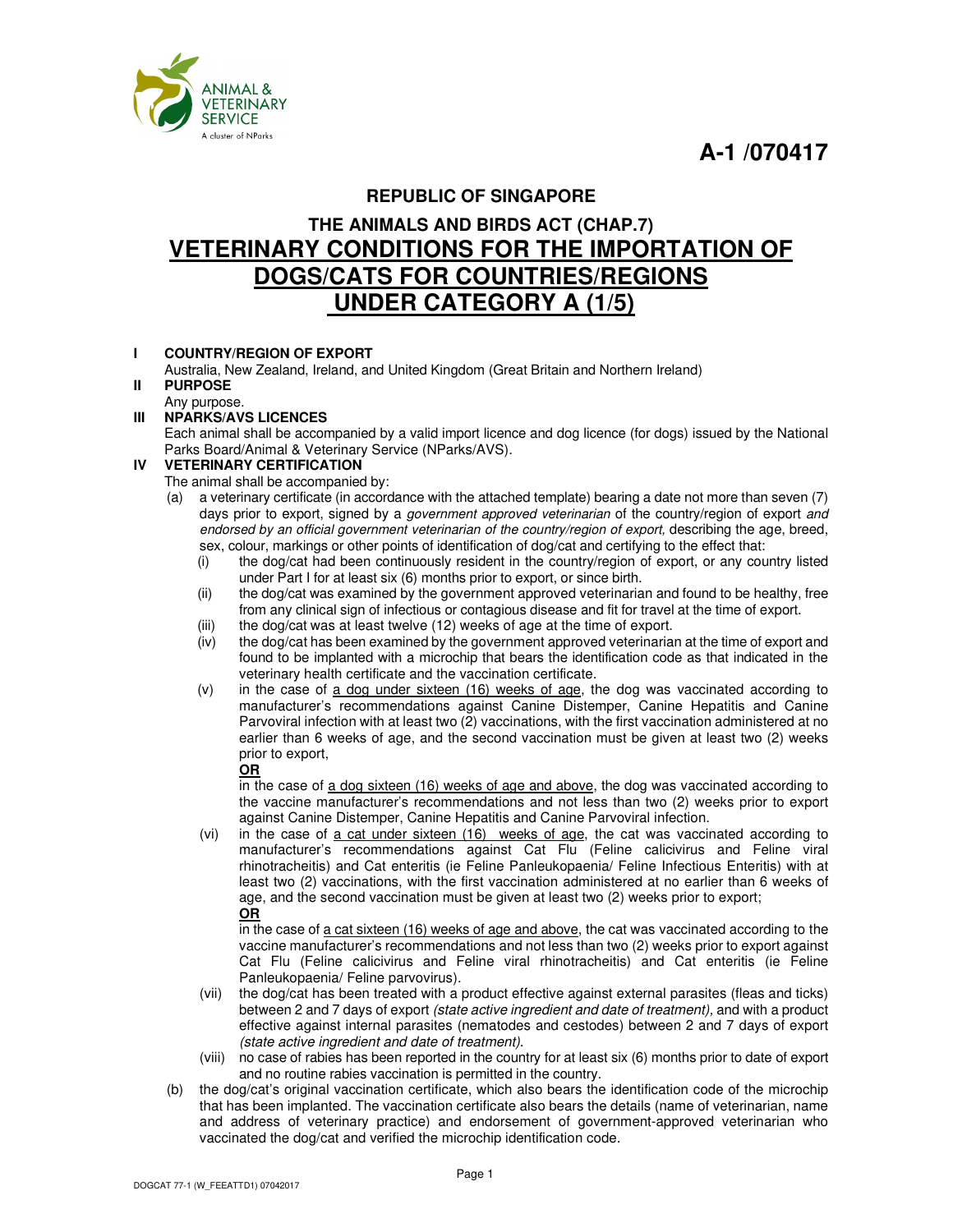



# **V DECLARATION FROM MASTER/CAPTAIN OF SHIP/AIRCRAFT**

 The animal shall be accompanied by a signed declaration from the master/captain of the ship/aircraft in which the animal was carried stating:

- (a) that the dog/cat had been embarked or emplaned in one of the countries/regions of export specified above.
- (b) that no dog or cat from any other country was permitted aboard or carried in the ship or aircraft during the time that the dog or cat to which the declaration refers was on board the ship or aircraft,
- (c) that the dog or cat had not been landed at any intermediate port outside the country/region of export. In the case of an aircraft, if the dog or cat was landed, the dog or cat had been conveyed in a crate and remained within the precincts of the airport at which the aircraft landed (Prior permission from NParks/AVS is required should there be a change of aircraft carrying the animal).

# **VI QUARANTINE**

 No quarantine if all the veterinary regulations are complied with and the animals are clinically healthy on arrival. **VII APPLICATION FOR NPARKS/AVS LICENCES**

 Owners or agents importing dogs must apply for the dog licence pior to import licence application. Both licences can be applied at https://www.nparks.gov.sg/avs/e-services, 30 days prior to the arrival of animals. The approved dog licence must be attached to the online application of the import licence.

- (i) Owners of any dog above 3 months of age must apply for a licence to keep the dog in Singapore. See Fee Schedule: Attachment-1.
- (ii) Owners should be aware of the conditions of licence for dogs available through NParks/AVS's website (https://pals.avs.gov.sg), of which your attention is drawn in particular to the following requirements:
	- A maximum of 3 dogs may be kept in private premises.
	- Only one (1) dog of an approved breed is allowed in a HDB residential unit.
	- The following breeds of dogs must comply with additional conditions listed below Bull Terrier, Doberman Pinscher, Rottweiler, German Shepherd Dog with its related breeds such as the Belgian Shepherd Dog and the East European Shepherd Dog, Mastiffs including the Bull Mastiff, Cane Corso and Dogue De Bordeaux, and crosses between any of the above breeds and other breeds:
	- a. Only one (1) dog from the above breeds is permitted to be kept in a premises.
	- b. The dog must be leashed and securely muzzled when in a public place.
	- c. Owners must take up an insurance policy for at least \$100,000 and a banker's guarantee for \$2,000.

For all other animals, the owner or agent must apply for the import licence by submitting an online application through GoBusiness Licensing Portal (https://www.gobusiness.gov.sg/licences) 30 days prior to the arrival of animals.

# **VIII NOTIFICATION OF ARRIVAL**

 The owner or agent must make an appointment for the pet's inspection at least 5 working days before the arrival of the animal by submitting an online booking request via Intelligent Food Approval & Safety Tracking System (iFAST) at https://ifast.sfa.gov.sg/eserviceweb/. Please ensure that the NParks/AVS Import licence no. & flight details are ready and fill in the required information on the application. Inspections without any prior appointment will be charged \$80.00/hour or part thereof even if performed during office hours.

# **IX VETERINARY INSPECTION**

 On arrival at the port of disembarkation in Singapore, the dog/cat and documents (Import Licence, Veterinary Health Certificate, Dog Licence, Vaccination records and Captain's Declaration) shall be presented to and examined by an authorised Veterinary Officer. If the animal is found to be healthy and documents are in order, the animal shall be released to the owner or agent.

# **X PENALTY**

 All imports must comply fully with the conditions of the Import Licence and Veterinary Conditions, unless prior written approval has been obtained from NParks/AVS. Any consignment of animals or related products that do not meet the requirements may be detained, returned to the country/region of export or destroyed at the discretion of the Director-General, Animal Health and Welfare. In addition, the importer shall be guilty of an offence under the Animals and Birds Act Section 8(1) and shall be liable on conviction to a fine not exceeding \$10,000 or to imprisonment for a term not exceeding 12 months or to both.

# **XI FEES**

- (i) Import Licence
- (ii) Accommodation fee at Changi Animal & Plant Quarantine Unit  $\overrightarrow{ }$  see Fee Schedule:
- (iii) Transport charges to Animal Quarantine Centre  $\}$  Attachment-1
- (iv) Quarantine fee at Animal Quarantine Centre }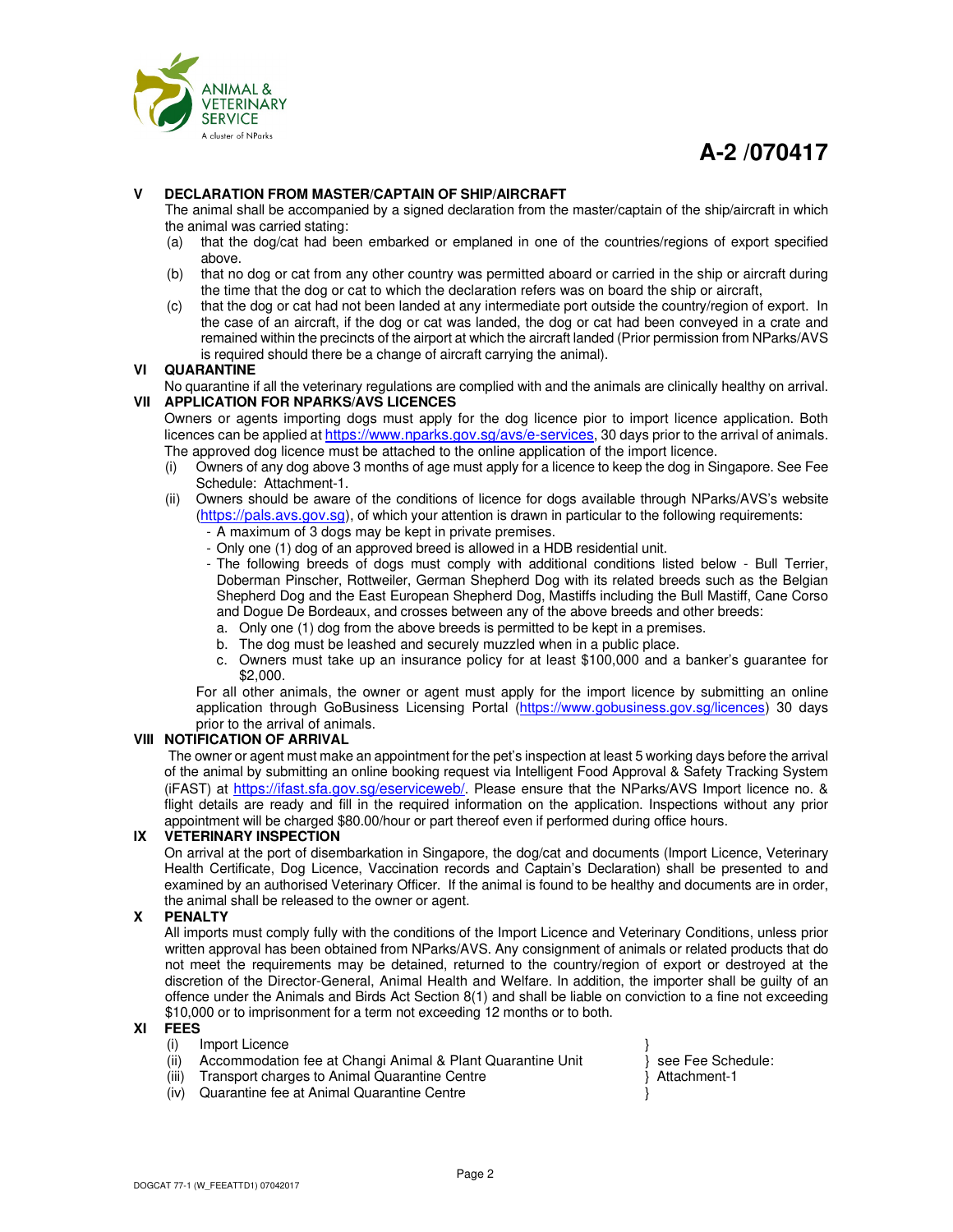

# **A-3 /070417**

#### **XII OTHER REQUIREMENTS/INFORMATION**

- (i) Owners should take into account the age and condition of their animals as well as travel and climatic stress when deciding to export their dogs/cats to Singapore.
- BREED RESTRICTIONS
- (ii) The following breeds of dogs and their crosses are not allowed to be imported into Singapore Pit Bull (which includes the American Pit Bull Terrier also known as the American Pit Bull and Pit Bull Terrier, American Staffordshire Terrier, Staffordshire Bull Terrier, the American Bulldog, and crosses between them and with other breeds) Neapolitan Mastiff, Tosa, Akita, Dogo Argentino, Boerboel, Fila Brasileiro, Perro de Presa Canario and their crosses.
- (iii) Bengal cat crosses imported into Singapore require documentary proof that they are at least a 5th generation cross from the ancestral stock of *Prionailurus bengalensis.* 4th generation crosses and below cannot be imported to Singapore as pets as they are not considered domesticated cats.
- (iv) Savannah cat crosses imported into Singapore require documentary proof that they are at least a 5th generation cross from the ancestral stock of *Leptailurus serval.* 4th generation crosses and below cannot be imported to Singapore as pets as they are not considered domesticated cats.
- (v) Cats are not allowed to be kept in Housing Development Board (HDB) residential units.

**MICROCHIP** 

(vi) The microchip that is implanted into the dog/cat must meet with ISO (International Standards Organisation) Standard 11784 or Annex A to ISO Standard 11785. If the dog/cat is implanted with a microchip which does not comply with these stated ISO Standards, the owner of the dog/cat or his authorised agent must provide a reader which is able to read the identification code of the implanted microchip at the point of entry into Singapore.

#### TRANSPORTATION

- (vii) Owners must ensure that the animal has been transported in escape-proof containers conforming to the latest International Air Transport Association's (IATA) Live Animal Regulations.
- (viii) Owners should ensure to the best of their ability that the animal is not pregnant at the time of export. Should the animal whelp in quarantine, the owner must ensure that adequate quarantine facilities and veterinary care are available for the well-being of the newborn animals. The owner must bear any additional costs as a result of such an event.

# OTHER LICENCES

(ix) A licence must be obtained from NParks/AVS to use any place for exhibition, sale or export of any animal or bird.

**OTHERS** 

- (x) Any expenditure incurred in the process of importation shall be borne by the owner or agent. Any loss occasioned during the removal, handling or treatment of an imported dog/cat under the directions of NParks/AVS or occurring during the period of detention in quarantine, shall be borne by the owner or agent.
- (xi) If the animal dies or is destroyed while under the custody of NParks/AVS, NParks/AVS will not be liable for any compensation.
- (xii) Regulations and fees are subject to change without notice notwithstanding the issuance of a licence by NParks/AVS.

#### Please note:

Section 72 of the Animals and Birds Act states that:

*"(1) Any action taken under the provisions of this Act or of any rule, order or direction made or given thereunder in respect of any animal, bird, carcase, article, building or conveyance shall be at the risk of the owner thereof.* 

*(2) No liability shall attach to the Board or to any officer thereof in respect of any expense, loss, damage or delay arising in or from the lawful exercise of the powers under this Act.* 

Section 78 of the Animals and Birds Act states that:

*"No suit or other legal proceedings shall lie against the Board, the Director-General or any authorised officer, police officer, officer of customs or any other person acting under the direction of the Board or Director-General for anything which is in good faith done in the execution or purported execution of this Act."* 

#### ISSUED BY:

GROUP DIRECTOR, PROFESSIONAL & SCIENTIFIC SERVICES ANIMAL & VETERINARY SERVICE (AVS) JEM OFFICE TOWER 52 JURONG GATEWAY ROAD, #09-01 SINGAPORE 608550

APPLICATION/ENQUIRIES: GROUP DIRECTOR, VETERINARY HEALTH ANIMAL & VETERINARY SERVICE (AVS) JEM OFFICE TOWER 52 JURONG GATEWAY ROAD, #09-01 SINGAPORE 608550 E-mail: animal\_feedback@nparks.gov.sg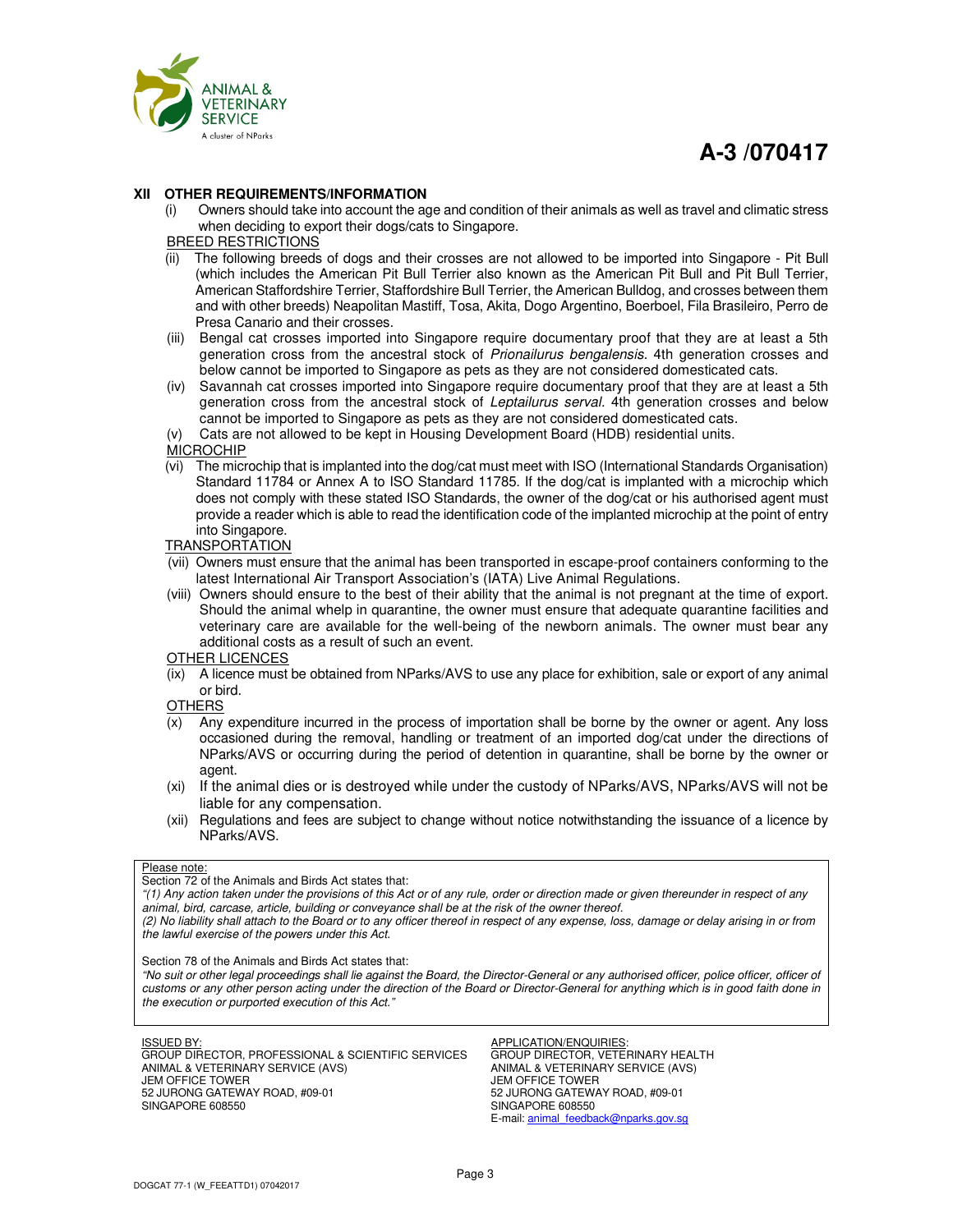

# **VETERINARY CERTIFICATE FOR THE IMPORT OF DOGS AND CATS INTO SINGAPORE**

*For Category A countries/regions: Australia, New Zealand, Ireland, United Kingdom* 

NParks/AVS Import Licence No.: \_\_\_\_\_\_\_\_\_\_\_\_\_\_\_ Veterinary Certificate No. (if applicable):

# **N.B. A valid NParks/AVS Import Licence to import the dog/cat must be obtained before shipment.**

# **SECTION I IDENTIFICATION OF THE DOG/CAT**

| Species:              |      |               |        |                                                                                                                                                                                                                                                                                                                                                                                                                                                             |
|-----------------------|------|---------------|--------|-------------------------------------------------------------------------------------------------------------------------------------------------------------------------------------------------------------------------------------------------------------------------------------------------------------------------------------------------------------------------------------------------------------------------------------------------------------|
| Breed:                |      |               |        |                                                                                                                                                                                                                                                                                                                                                                                                                                                             |
| Name of animal: ____  |      |               |        |                                                                                                                                                                                                                                                                                                                                                                                                                                                             |
| Sex (please circle):  | Male | Neutered Male | Female | Neutered female                                                                                                                                                                                                                                                                                                                                                                                                                                             |
| Age or Date of Birth: |      |               |        | (animal must be at least 12 weeks of age at the time of export)                                                                                                                                                                                                                                                                                                                                                                                             |
| Colour:               |      |               |        |                                                                                                                                                                                                                                                                                                                                                                                                                                                             |
|                       |      |               |        | [N.B. The following breeds and their crosses are prohibited for import: Pit Bull (including the American Pit Bull<br>Terrier also known as the American Pit Bull and Pit Bull Terrier, American Staffordshire Terrier, Staffordshire<br>Bull Terrier, the American Bulldog, and crosses between them and other breeds), Neopolitan Mastiff, Tosa,<br>Akita, Dogo Argentino, Boerboel, Fila Brasileiro, Perro de Presa Canario and their crosses; Bengal and |

Savannah cat crosses of 4<sup>th</sup> generation and below.]

Microchip Number:

The animal has been scanned on \_\_\_\_\_\_\_\_\_\_\_\_\_\_\_\_\_(day/month/year) prior to export and found to be implanted with a microchip bearing the above microchip number, which is also reflected on the animal's vaccination certificate.

# **SECTION II ORIGIN OF THE DOG/CAT (indicate the option that applies)**

After due enquiry I am satisfied that the dog/cat (delete as appropriate) identified in this certificate has been continuously resident in the country/region of export:-

(a) since birth, or

continuously resident in the country/region of export or in other countries listed in Category A:-

- (b) since being imported directly from Singapore on \_\_\_\_\_\_\_\_\_\_\_\_\_\_\_ (day/month/year), or
- (c) for a minimum period of 6 months prior to export, and is not under quarantine restriction at the time of export.

# **SECTION III SANITARY INFORMATION**

 $\blacksquare$ the undersigned veterinarian, being a Government approved veterinarian / Official government veterinarian (delete as appropriate) of  $\qquad \qquad$  (the country/region of export), certify in respect of the dog/cat (delete as appropriate) described above that:

# **General Vaccinations (strike out whichever does not apply)**

For dogs under 16 weeks of age at the time of export:

The dog was vaccinated against Canine Distemper, Canine Infectious Hepatitis, Canine Parvovirus according to manufacturer's recommendations with at least 2 vaccinations, with the first vaccination administered at no earlier than 6 weeks of age, and the second vaccination given at least 14 days prior to export.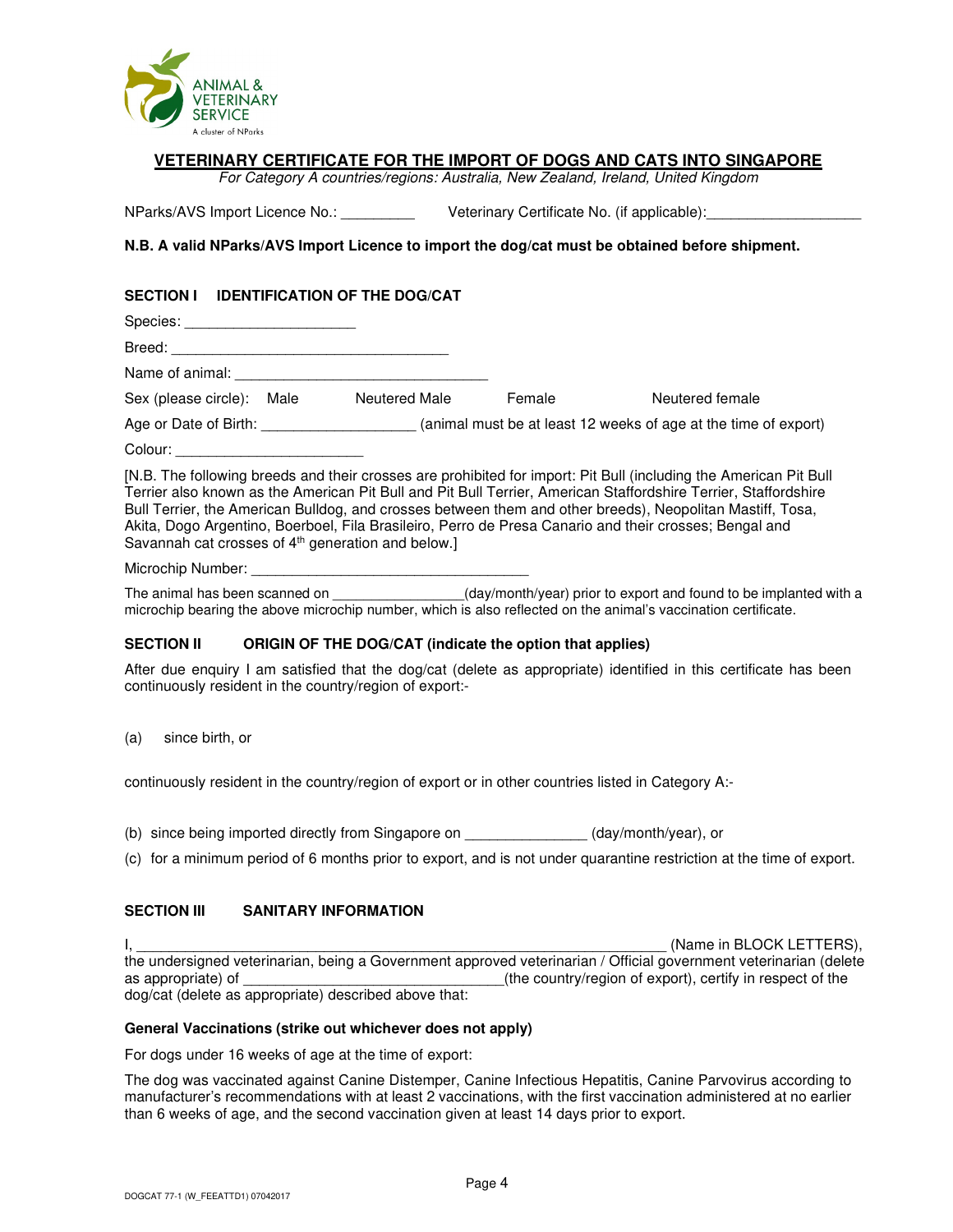

For dogs 16 weeks of age and above at the time of export:

The dog was vaccinated against Canine Distemper, Canine Infectious Hepatitis, Canine Parvovirus according to the vaccine manufacturer's recommendations and at least 14 days prior to export.

Date of vaccinations:

Canine distemper: \_\_\_\_\_\_\_\_\_\_\_\_\_\_\_\_\_\_\_\_ (day/month/year)

Canine infectious hepatitis: \_\_\_\_\_\_\_\_\_\_\_\_\_\_\_\_\_\_\_ (day/month/year)

Canine parvovirus: \_\_\_\_\_\_\_\_\_\_\_\_\_\_\_\_\_\_\_\_\_\_(day/month/year)

Canine distemper: \_\_\_\_\_\_\_\_\_\_\_\_\_\_\_\_\_\_\_\_ (day/month/year) Canine infectious hepatitis: \_\_\_\_\_\_\_\_\_\_\_\_\_\_\_\_\_\_\_ (day/month/year) Canine parvovirus:  $\qquad \qquad$  (day/month/year)

For cats under 16 weeks of age at the time of export:

The cat was vaccinated against Feline Calicivirus, Feline Rhinotracheitis Virus and Feline Panleukopenia Virus, according to manufacturer's recommendations with at least 2 vaccinations, with the first vaccination administered at no earlier than 6 weeks of age, and the second vaccination given at least 14 days prior to export.

For cats 16 weeks of age and above at the time of export:

The cat was vaccinated against Feline Calicivirus, Feline Rhinotracheitis Virus, Feline Panleukopenia Virus, according to the vaccine manufacturer's recommendations and at least 14 days prior to export.

Date of vaccinations:

Feline Calicivirus: \_\_\_\_\_\_\_\_\_\_\_\_\_\_\_\_\_\_\_\_\_\_\_ (day/month/year)

Feline Rhinotracheitis Virus:  $\qquad \qquad$  (day/month/year)

Feline Panleukopenia Virus: <br>
(day/month/year)

# **Rabies Vaccinations**

Not required. Dog/cat imported under this protocol does not require quarantine upon import.

# **External Parasite Treatment**

The dog/cat was treated with a product effective against external parasites (fleas and ticks) between 2 and 7 days of export.

Date of treatment: \_\_\_\_\_\_\_\_\_\_\_\_\_\_\_\_\_\_\_\_\_\_ (day/month/year)

Name of product:

Active ingredient:

# **Internal Parasite Treatment**

The dog/cat was treated with a product effective against internal parasites (nematodes and cestodes) between 2 and 7 days of export.

Date of treatment: \_\_\_\_\_\_\_\_\_\_\_\_\_\_\_\_\_\_\_\_\_\_(day/month/year)

Name of product:

Active ingredient: \_\_\_\_\_\_\_\_\_\_\_\_\_\_\_\_\_\_\_\_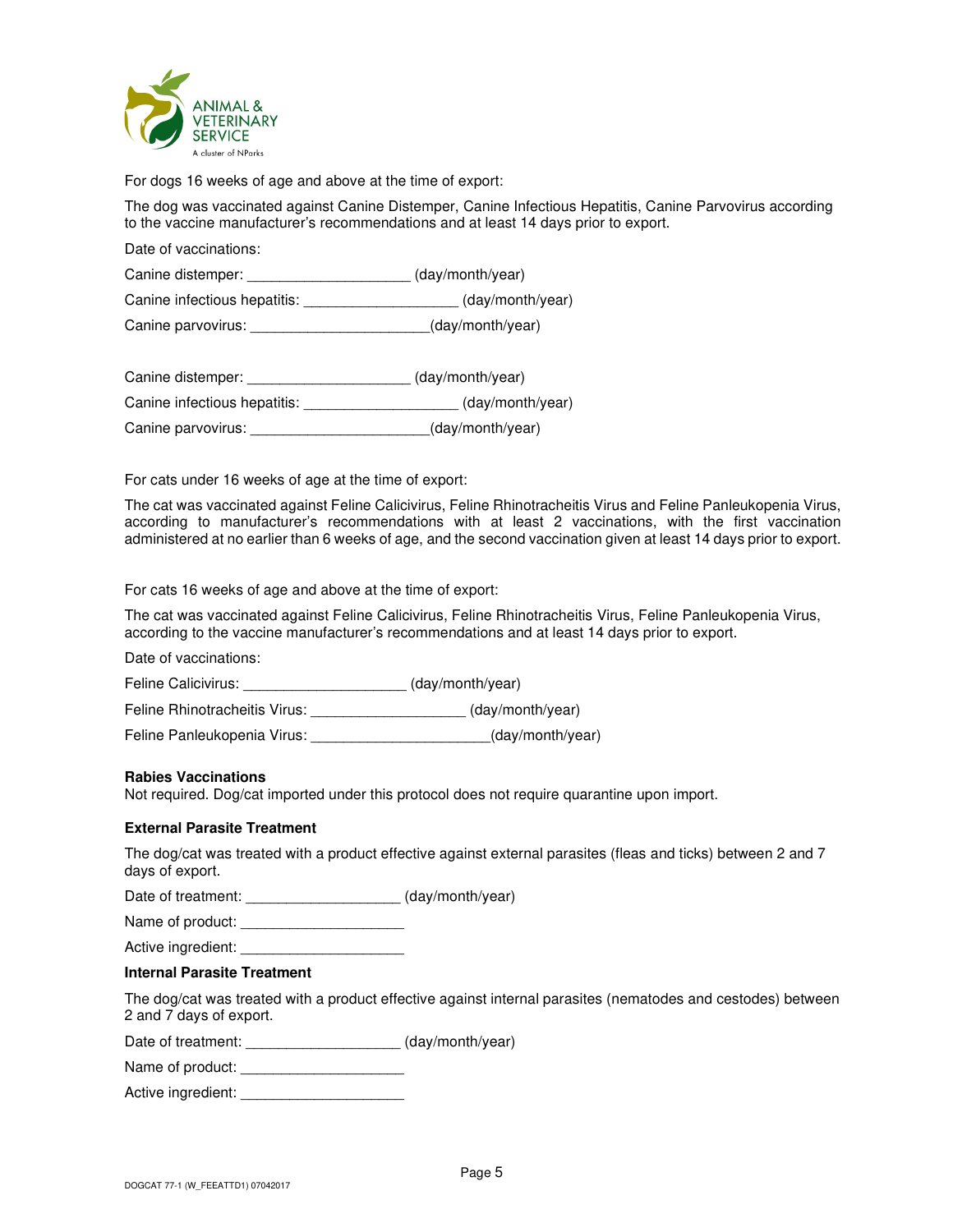

# **Pregnancy (for females)**

After due enquiry I am satisfied that the animal is not pregnant at the time of export.

#### **Prohibited breeds**

After due enquiry I am satisfied that the animal is not one of the prohibited breeds or crosses as listed in Section I.

#### **Clinical examination**

Within 7 days of export I have examined the dog/cat and found it to be healthy, free from any clinical sign of infectious or contagious disease and fit for travel at the time of export.

#### **Endorsement**

Sections I to III may be endorsed by a government-approved veterinarian or an official government veterinarian.

Signature: \_\_\_\_\_\_\_\_\_\_\_\_\_\_\_\_\_\_\_\_\_\_\_\_\_\_\_\_\_\_\_\_\_\_\_ Date: \_\_\_\_\_\_\_\_\_\_\_\_\_\_\_\_\_\_\_\_\_\_\_\_ (day/month/year)

\_\_\_\_\_\_\_\_\_\_\_\_\_\_\_\_\_\_\_\_\_\_\_\_\_\_\_\_\_\_\_\_\_\_\_\_\_\_\_\_\_\_\_\_\_\_\_\_\_\_\_\_\_\_\_\_\_\_\_\_\_\_\_\_\_\_\_\_\_\_\_\_\_\_\_\_\_\_\_\_\_\_\_\_\_\_\_\_\_\_

\_\_\_\_\_\_\_\_\_\_\_\_\_\_\_\_\_\_\_\_\_\_\_\_\_\_\_\_\_\_\_\_\_\_\_\_\_\_\_\_\_\_\_\_\_\_\_\_\_\_\_\_\_\_\_ \_\_\_\_\_\_\_\_\_\_\_\_\_\_\_\_\_\_\_\_\_\_\_\_\_\_\_\_\_\_\_\_\_\_\_\_\_\_\_\_\_\_\_\_\_\_\_\_\_\_\_\_\_\_\_\_

Name of government-approved veterinarian or an official government veterinarian (delete as appropriate):

Address, telephone, fax, email of practice: \_\_\_\_\_\_\_\_\_\_\_\_\_\_\_\_\_\_\_\_\_\_\_\_\_\_\_\_\_\_\_\_\_\_\_\_\_\_\_\_\_\_\_\_\_\_\_\_\_\_\_\_\_\_\_\_

# **SECTION IV (must be endorsed by official government veterinarian)**

|                                    |             |               |       |    |          |            | (Name in BLOCK LETTERS),                                                     |     |
|------------------------------------|-------------|---------------|-------|----|----------|------------|------------------------------------------------------------------------------|-----|
| the                                | undersigned | veterinarian. | beina | an | Official | government | veterinarian                                                                 | ot. |
|                                    |             |               |       |    |          |            | (the country/region of export), certify in respect of the dog/cat (delete as |     |
| appropriate) described above that: |             |               |       |    |          |            |                                                                              |     |

After due enquiry and examination of documents, the dog/cat is not under quarantine restriction at the time of export.

No case of rabies has been reported in the same of the country/region of export) for at least six (6) months prior to the date of export and no routine rabies vaccination is permitted in the country.

I have no reason to doubt the truthfulness of the information given in Sections I to III and am satisfied to the best of my ability that the dog/cat certified above meets with the requirements for importation into Singapore.

# **CERTIFICATION VALIDITY: This certification is valid for seven (7) days.**

|                                           | Date: <u>____________</u> | (day/month/year) |
|-------------------------------------------|---------------------------|------------------|
| Name of official government veterinarian: |                           |                  |
| Address, telephone, fax, email contact:   | Official Stamp:           |                  |
|                                           |                           |                  |
|                                           |                           |                  |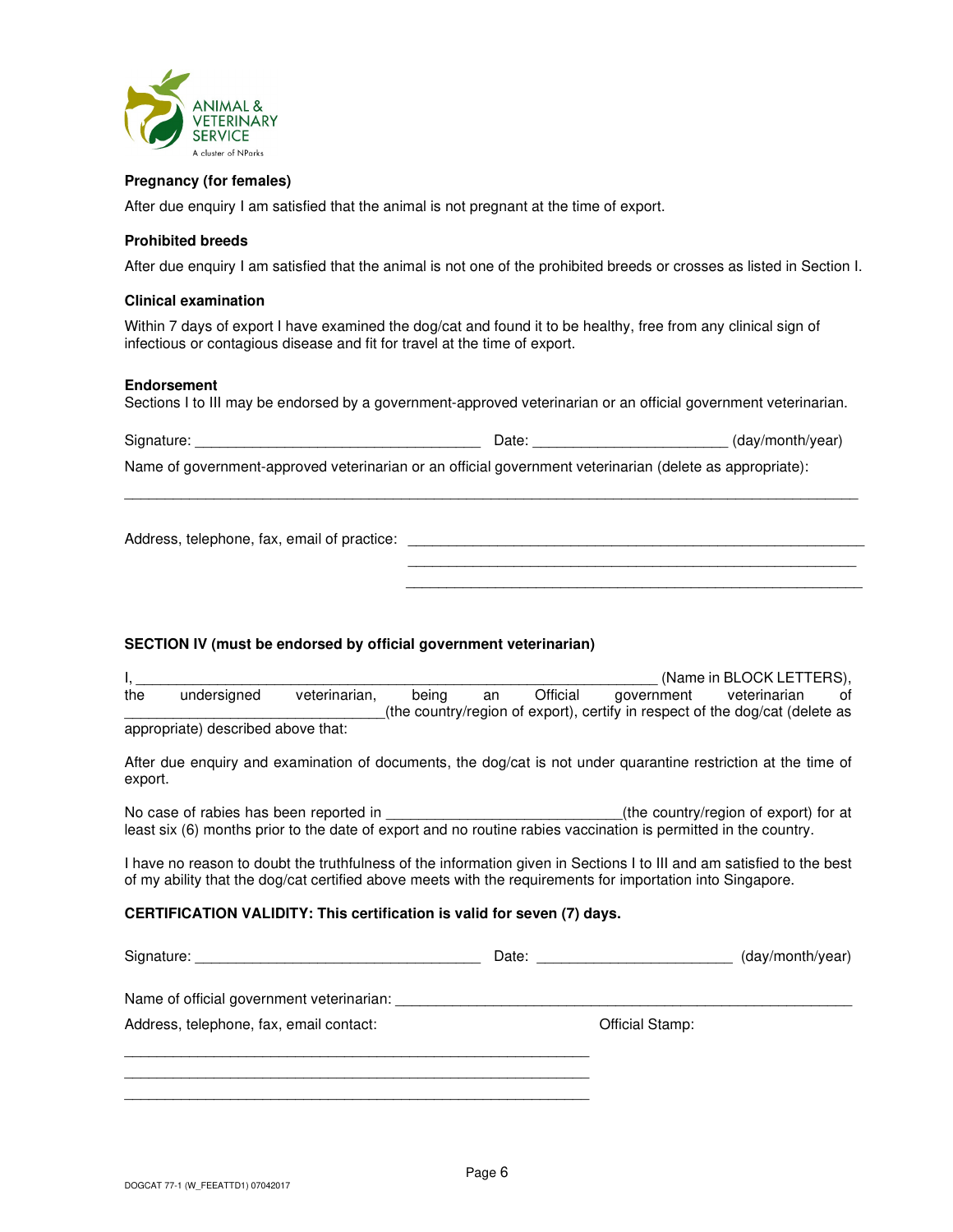

# <sup>∗</sup>**DECLARATION BY CAPTAIN /AUTHORISED AIRLINE STAFF OF AIRCRAFT CARRYING LIVE DOGS/CATS FOR IMPORT INTO SINGAPORE**

FOR THE IMPORTATION OF DOGS/CATS FOR COUNTRIES UNDER CATEGORY A – AUSTRALIA, NEW ZEALAND, IRELAND AND UNITED KINGDOM AND CATEGORY B – AUSTRIA, BELGIUM, BERMUDA, CAYMAN ISLANDS, DENMARK, FINLAND, FRANCE, GERMANY, HONG KONG SAR, ICELAND, ITALY, JAPAN, JERSEY, LIECHTENSTEIN, LUXEMBOURG, NEW CALEDONIA, NORWAY, PORTUGAL, SWEDEN, SWITZERLAND, THE NETHERLANDS, USA (HAWAII AND GUAM ONLY)

# **Section A** *(For dog(s)/cat(s) travelling from exporting country/region by direct and non-stop flight to Singapore)*

I, 1. 1. 2012 (Name), Captain / Authorised Airline Staff of 2012 (Flight No.), do hereby declare that the aircraft travelled directly from (Exporting Country / No.), do hereby declare that the aircraft travelled directly from Airport) to Singapore, on  $\ddot{\text{C}}$  (dd/mm/yy). To the best of my knowledge, I also declare that the dog or cat was loaded in the exporting country / region and transported to Singapore without any stop-over. The dog or cat remained in tamper-proof sealed cages and do not have any direct contact with any other animals throughout their journey.

| Name of Declarant:<br>Signature: | Insert Official Stamp here: |
|----------------------------------|-----------------------------|
| Rank:                            |                             |
| Date & Time:                     |                             |

**Section B** *(For dog(s)/cat(s) travelling from exporting country/region with stop-over(s) enroute to Singapore)*

# **Part I**

I, The Communist Communist (Name), Captain / Authorised Airline Staff of The Communist Communist (Flight No.), do hereby declare that the aircraft travelled from (Exporting Country / Airport) to Singapore via (Port & Country / Airport) on  $(Flight No.)$  on \_\_\_\_\_\_\_\_\_\_\_\_\_\_\_\_\_\_\_\_\_ (dd/mm/yy). To the best of my knowledge, I also declare that the dog or cat remained in tamper-proof sealed cages and had not been in contact with any other animal at any time enroute.

| Name of Declarant: | Insert Official Stamp here: |
|--------------------|-----------------------------|
| Signature:         |                             |
| Rank:              |                             |
| Date & Time:       |                             |

**Part II** *(For the completion by the second captain/authorised airline staff if there is a change of captain/aircraft)*

I, the contract of the Chame), Captain / Authorised Airline Staff of the contract of the contract (Flight No.), do hereby declare that the aircraft travelled from (Exporting Country / Airport) to Singapore via \_\_\_\_\_\_\_\_\_\_\_\_\_\_\_\_\_\_\_\_\_\_\_ (Port & Country / Airport) on \_\_\_\_\_\_\_\_\_\_\_\_\_\_\_\_\_\_\_\_ (Flight No.) on (dd/mm/yy). To the best of my knowledge, I also declare that the dog or cat remained in tamper-proof sealed cages and had not been in contact with any other animal at any time enroute.

| Name of Declarant: | Insert Official Stamp here: |
|--------------------|-----------------------------|
| Signature:         |                             |
| Rank:              |                             |
| Date & Time:       |                             |

**N.B. In the event that an animal escapes from its cage during flight and/or transit, the airlines must inform NParks/AVS immediately on arrival. All dogs/cats destined for Singapore involved in such incidents may be subject to quarantine by NParks/AVS.** 

<sup>∗</sup> *New template (22 Feb 2010)*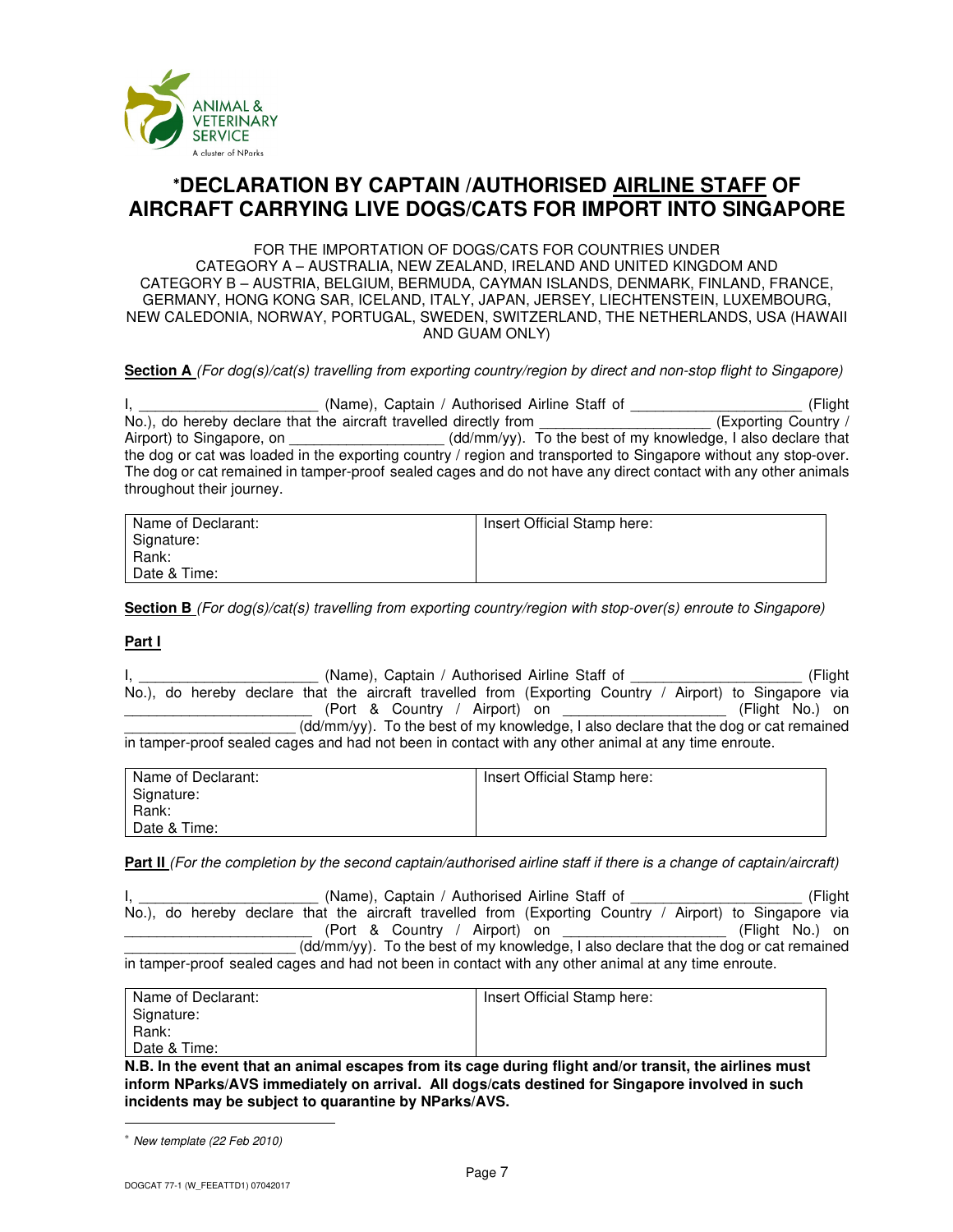

#### **Declaration by Airport/Airline staff**

(This is to be completed only if the seal of the pet carrier is broken during the flight journey)

| This is to certify that,                                                                                        | $(name)$ of | (NRIC/Passport) |  |  |
|-----------------------------------------------------------------------------------------------------------------|-------------|-----------------|--|--|
| No.), presented his/her cat/dog in a tamper-proof sealed pet carrier prior to going through airport security at |             |                 |  |  |
| (name of port/country) and that the seal was broken in my presence.                                             |             |                 |  |  |

I certify that a new tamper-proof seal, \_\_\_\_\_\_\_\_\_\_\_\_\_\_\_\_\_\_\_\_\_\_\_(seal number), was put in place after passing through airport security, also in my presence.

I further certify that the cat/dog was only removed from the carrier for the duration of the security check and during this process, did not come in contact with any other animal(s).

Name example and the contract of the Position example and the contract of the contract of the contract of the contract of the contract of the contract of the contract of the contract of the contract of the contract of the

Signature\_\_\_\_\_\_\_\_\_\_\_\_\_\_\_\_\_\_\_\_\_\_\_\_\_\_ Location \_\_\_\_\_\_\_\_\_\_\_\_\_\_\_\_\_\_\_\_\_\_\_\_\_\_\_

Date

**N.B. In the event that an animal escapes from its cage during flight and/or transit, NParks/AVS must be informed immediately on arrival. All dogs/cats destined for Singapore involved in such incidents may be subject to quarantine by NParks/AVS. All dogs/cats that are not presented in a cage with an intact seal or accompanied by an incomplete or falsely completed form may also be subject to quarantine by NParks/AVS.**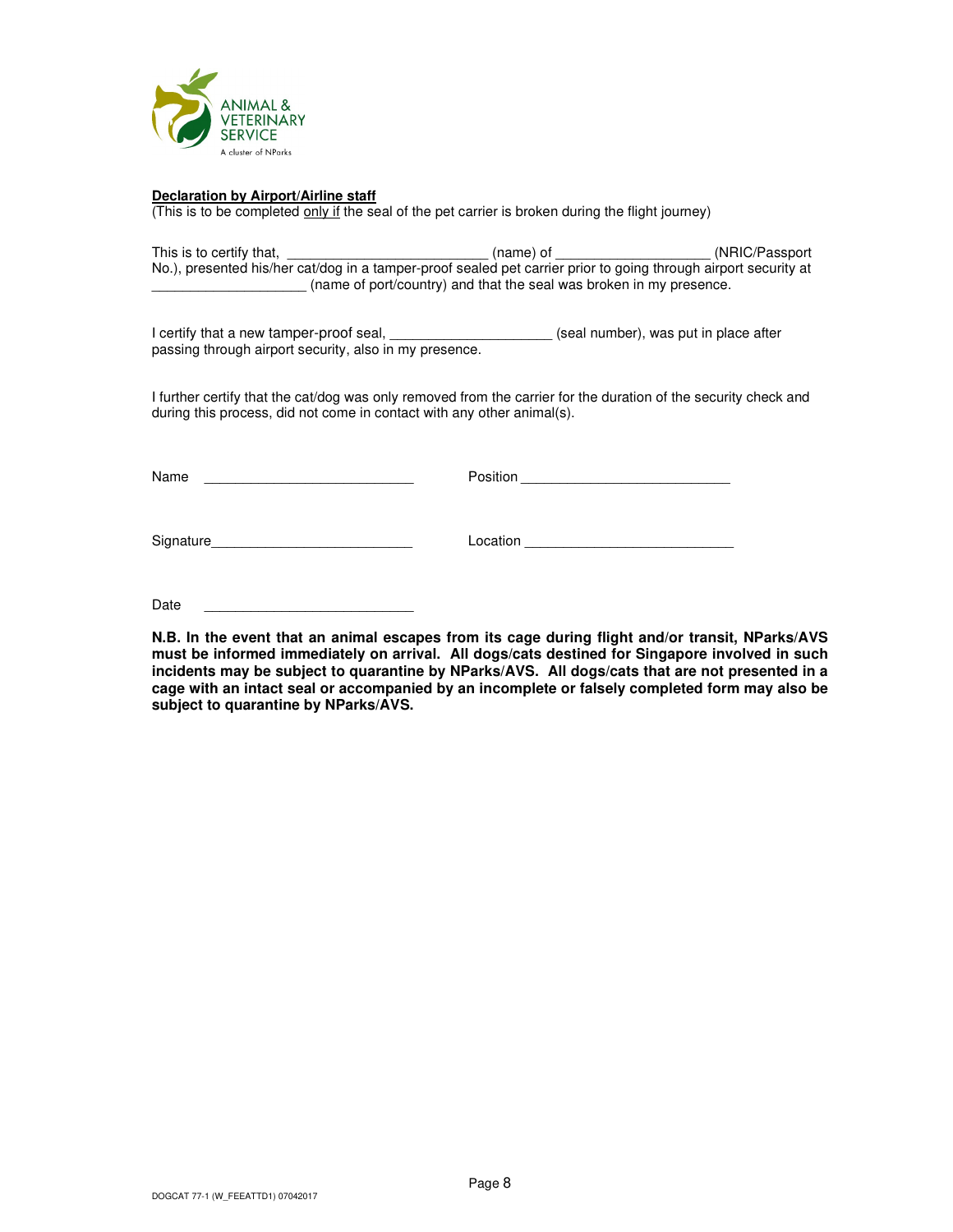

# **Import Clearance of your pets upon their arrival in Singapore**

#### **Confirmation of import**

- Make an appointment for your pet's inspection by submitting an online booking request via AVS's Intelligent Food Approval & Safety Tracking System (iFAST) at https://ifast.sfa.gov.sg/eserviceweb/. Please ensure your AVS Import licence no. & flight details are ready and fill in the required information on your application.
- Inspections without any prior appointment will be charged \$80.00/hour or part thereof during office hours.

#### **If your pet is imported as manifested cargo\***

- Pet animals will now be transferred directly from the aircraft to Changi Animal and Plant Quarantine Station by the relevant ground handling agent (SATS/dnata).
- Upon arrival at the Changi Airfreight Centre, you must present a printed copy of the AVS import licence and your identity card or passport to the Police Pass Office, located at the entrance of the cargo complex, to exchange for a Visitor Pass.
- After you have obtained the Visitor Pass, you must proceed to the cargo office (SATS/dnata) of the relevant airline that carried your pet to Singapore.
- At SATS/ dnata, you must produce the AVS import licence and collect **all** documents accompanying your pet. This includes the pet's original health certificate, original vaccination records, original rabies serology test result, airway bill and Captain's declaration (where applicable).
- If you are importing your pet dog or cat, you must then proceed immediately to CAPQ, located at the Changi Airfreight Centre with your pet's original health certificate, original vaccination records, original rabies serology test result, airway bill and Captain's declaration (where applicable) for inspection and clearance of your pet.
- If you are importing a pet other than dogs and cats e.g. your pet bird, pet rabbit, the airline representative will direct you to the location of the SATS/ dNATA cargo section to claim your pet. You must then proceed immediately to CAPQ, located at the Changi Airfreight Centre with your pet and your pet's original health certificate, original vaccination records, original rabies serology test result, airway bill and Captain's declaration (where applicable) for inspection and clearance of your pet.

#### **Directions to CAPQ from SATS / DNATA**

• Upon leaving the SATS/ dnata building, drive down the Airport Cargo Road until you reach a junction with a "U-turn" sign. Make a "Uturn" and continue along the road. After the bend, there will be a bus stop on the left, turn left into Gate C7 located after the bus stop (look out for green fencing and AVS CAPQ signage).

#### **If your pet is imported as accompanied/ excess baggage**

- Pet animals will be transferred directly from the aircraft to Changi Animal and Plant Quarantine Station by the relevant ground handling agent (SATS/ dnata).
- After you have disembarked from the aircraft, proceed to the "Lost & Found" counter located at the arrival hall near the baggage belt (before Customs/ Immigration Clearance).

Either:

- 1) If your pet travelled with you in the passenger cabin, surrender your pet to the staff at the Lost & Found counter located at the arrival hall near the baggage belt (before Customs/ Immigration Clearance). Your pet will be transferred to CAPQ by the relevant Ground Handling Agent **OR**
- 2) If your pet was checked in under excess baggage, declare your pet to the staff at the Lost & Found counter. Your pet would have been transferred directly from the aircraft to CAPQ by the relevant Ground Handling Agent.
- You will not be allowed to take your pet out of the Customs/ Immigration area in the arrival hall of the Passenger Terminal.
- You must then proceed immediately to CAPQ, located in the Changi Airfreight Centre with your pet's original health certificate, original vaccination records, original rabies serology test result and AVS import licence for inspection and clearance of your pet.

#### **Veterinary Inspection/ Verification of Documents**

- At CAPQ, the AVS officer will verify the AVS import licence, your pet's health certificate in AVS template, vaccination records, rabies serology test result and Captain's declaration(where applicable). The AVS officer will visually inspect your pet to ensure it is clinically healthy, and verify your pet's microchip number.
- For pets that require quarantine upon arrival in Singapore will be held at CAPQ after veterinary inspection. An AVS-appointed transport service will be arranged to send your pet to Animal Quarantine Centre (AQC) to undergo quarantine.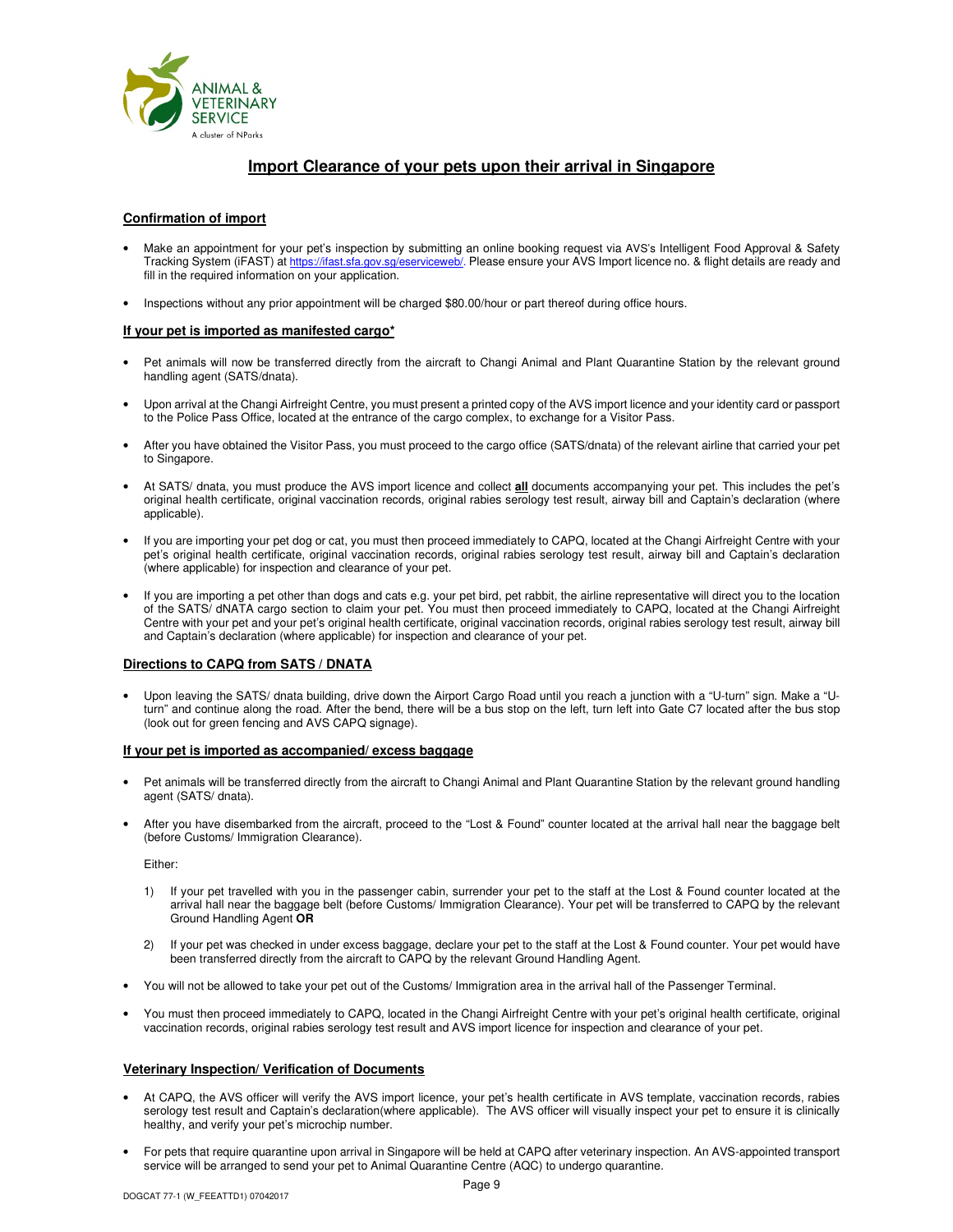

#### **Late arrivals**

• We encourage you to select flights that arrive in Singapore before 8pm (Monday, Wednesday, Friday and Saturday) and 7pm (Tuesday and Thursday) to allow the pets to reach CAPQ during CAPQ's opening hours. CAPQ's opening hours are from 8am-10.30pm (Mondays, Wednesday and Friday), 9am-9pm (Tuesday and Thursday) and 10am-10.30pm (Saturday). CAPQ is closed during public holidays and Sunday. Animals that arrive outside of AVS CAPQ's opening hours will be held at the respective Ground Handling Agents' air-conditioned animal holding room overnight.

**CAPQ Address:** CAPQ Operation hours:<br>
Gate C7, Airport Cargo Road **CAPS** Capacity CAPQ Operation hours: Changi Animal & Plant Quarantine<br>Singapore 918104 Singapore 918104<br>
Tel: 6545 7523<br>
Tel: 6545 7523<br>
Cundays and Public Holidays: Email: animal\_feedback@nparks.gov.sg Website: www.nparks.gov.sg/avs **Getting to CAPQ:** 

Gate C7, Airport Cargo Road **Mondays, Wednesday, Friday: 8:00AM to 10:30PM**<br>Changi Airfreight Centre<br>Changi Airfreight Centre Tuesday, Thursday: 9:00AM to 9:00PM<br>Saturday: 10:00AM to 10:30PM Sundays and Public Holidays: Closed

**By Bus:** 9, 19 and 89 (alight at the 3rd bus stop after Police Pass Office, along Airline Road) **By MRT:** Bedok or Simei (transfer to bus 9), Tampines (transfer to bus 19) **From Airport Passenger Terminal:** Drive or take a taxi to Changi Airfreight Centre (Travel on ECP and exit 2A towards Changi Airfreight Centre)

• CAPQ is not located within passenger terminal premises.

Please be informed that pets are not allowed on buses and MRT trains.

\*Please note that the above clearance procedure for animals arriving as cargo does not apply to commercially imported animals, such as laboratory animals, small mammals or ornamental birds. For commercial consignments of animals imported by cargo, the importers will need to continue to proceed to SATS/ dnata cargo section to claim the animals. Once the animals are collected, please bring the animals immediately to AVS's CAPQ office for inspection and clearance. Please note that you are not to break the seal (if any) on the animal's cage/crate or take the animal out of the cage/crate.

Updated on 15 March 2022